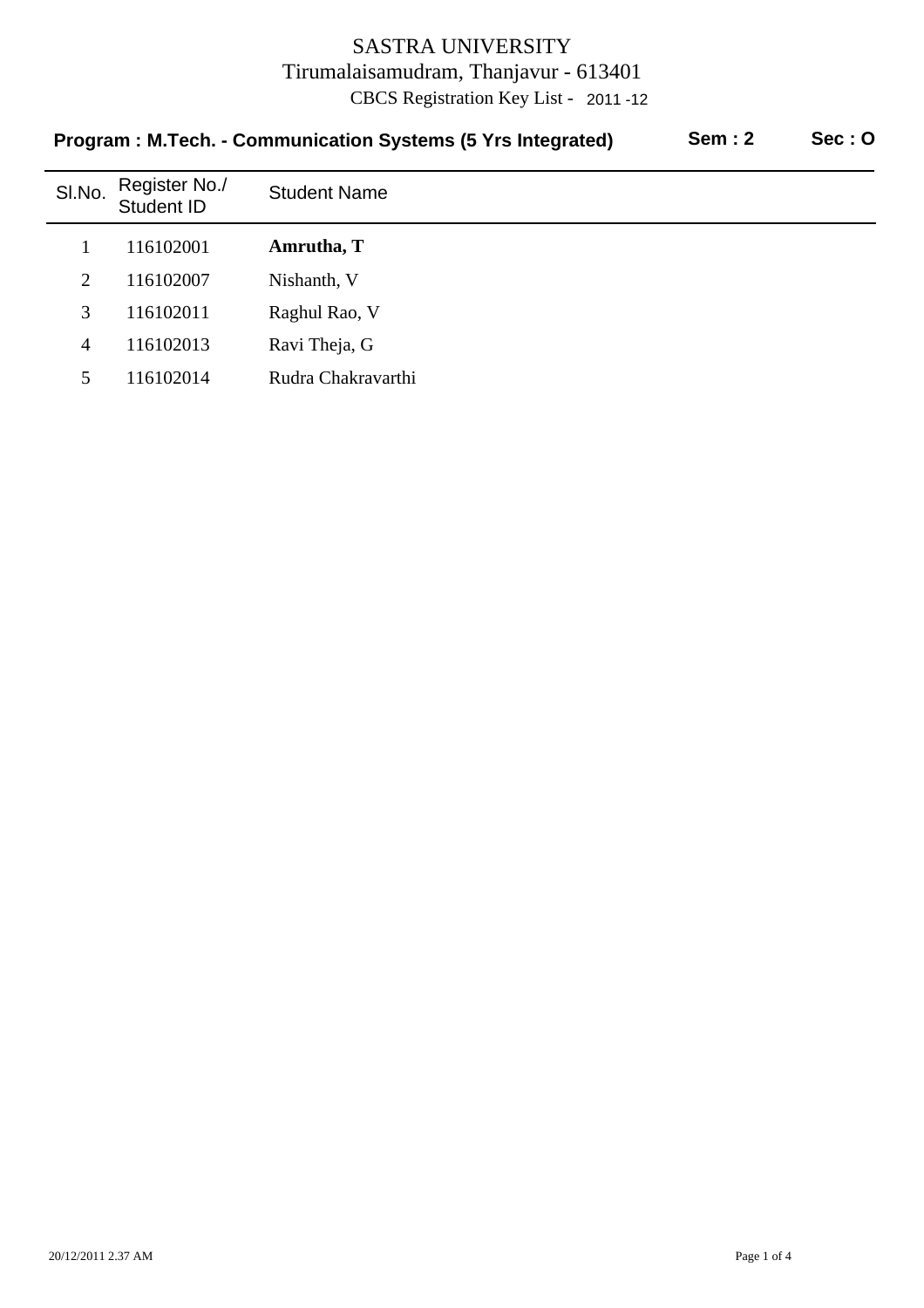| Program: M.Tech. - Communication Systems (5 Yrs Integrated) |                             |                     | <b>Sem: 2</b> | Sec: P |
|-------------------------------------------------------------|-----------------------------|---------------------|---------------|--------|
| SI.No.                                                      | Register No./<br>Student ID | <b>Student Name</b> |               |        |
|                                                             | 116102002                   | Anirudh Bhaskaran   |               |        |
| 2                                                           | 116102005                   | Mushtaq Ahamed, A G |               |        |
| 3                                                           | 116102012                   | Raj Kumar, B D      |               |        |
| $\overline{4}$                                              | 116102015                   | Shreeya Rangarajan  |               |        |
| 5                                                           | 116102017                   | Sivaramakrishnan, M |               |        |
|                                                             |                             |                     |               |        |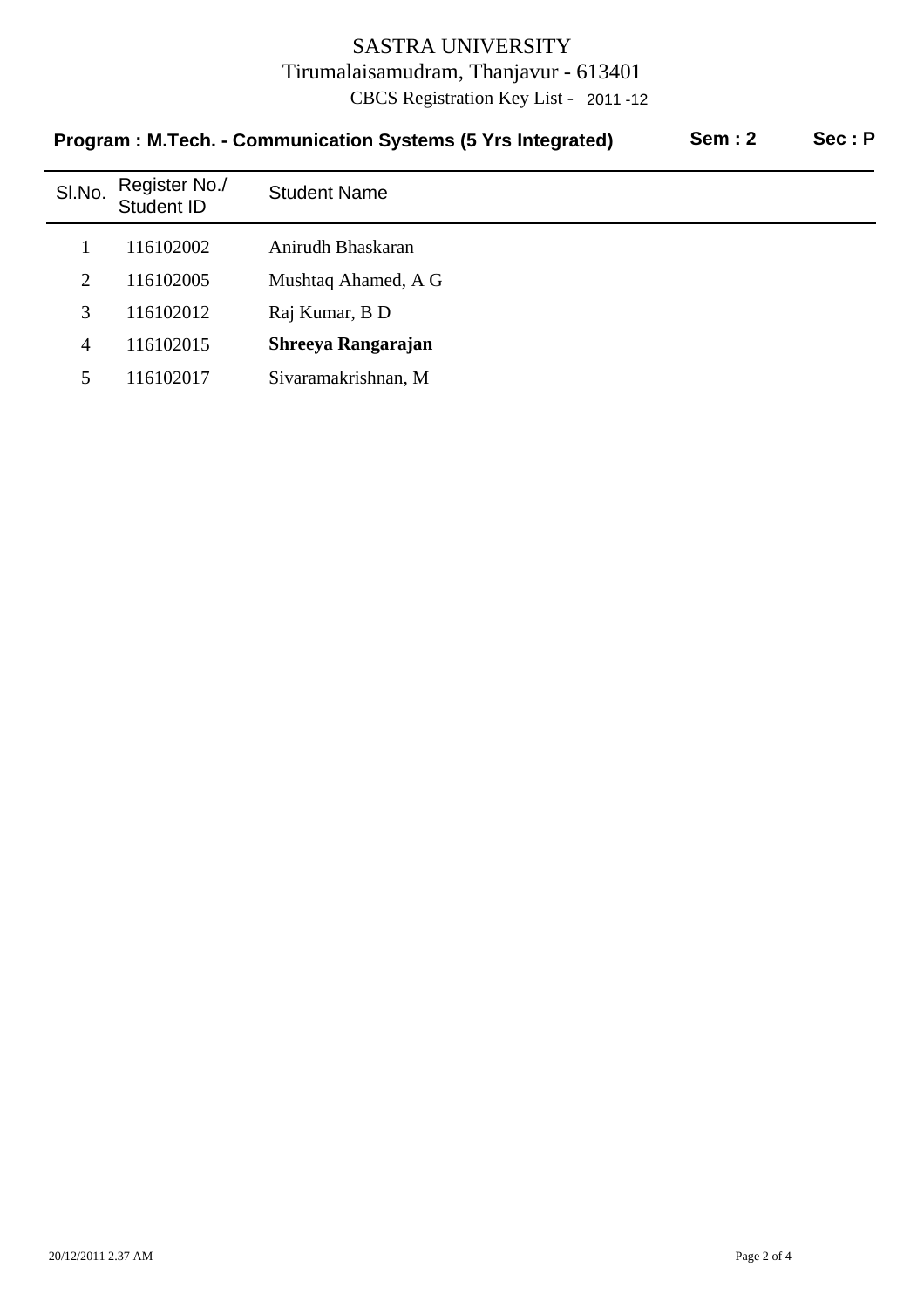| <b>Sem: 2</b><br>Program: M.Tech. - Communication Systems (5 Yrs Integrated) |                             |                         |  | Sec:Q |
|------------------------------------------------------------------------------|-----------------------------|-------------------------|--|-------|
| SI.No.                                                                       | Register No./<br>Student ID | <b>Student Name</b>     |  |       |
|                                                                              | 116102004                   | Kambam Sirisha          |  |       |
| $\overline{2}$                                                               | 116102008                   | Nivethitha, C           |  |       |
| 3                                                                            | 116102009                   | Poorna Shashank, P      |  |       |
| $\overline{4}$                                                               | 116102018                   | Sowbakya Gunasekaran, R |  |       |
| 5                                                                            | 116102019                   | Sri Krishna GB Iyer     |  |       |